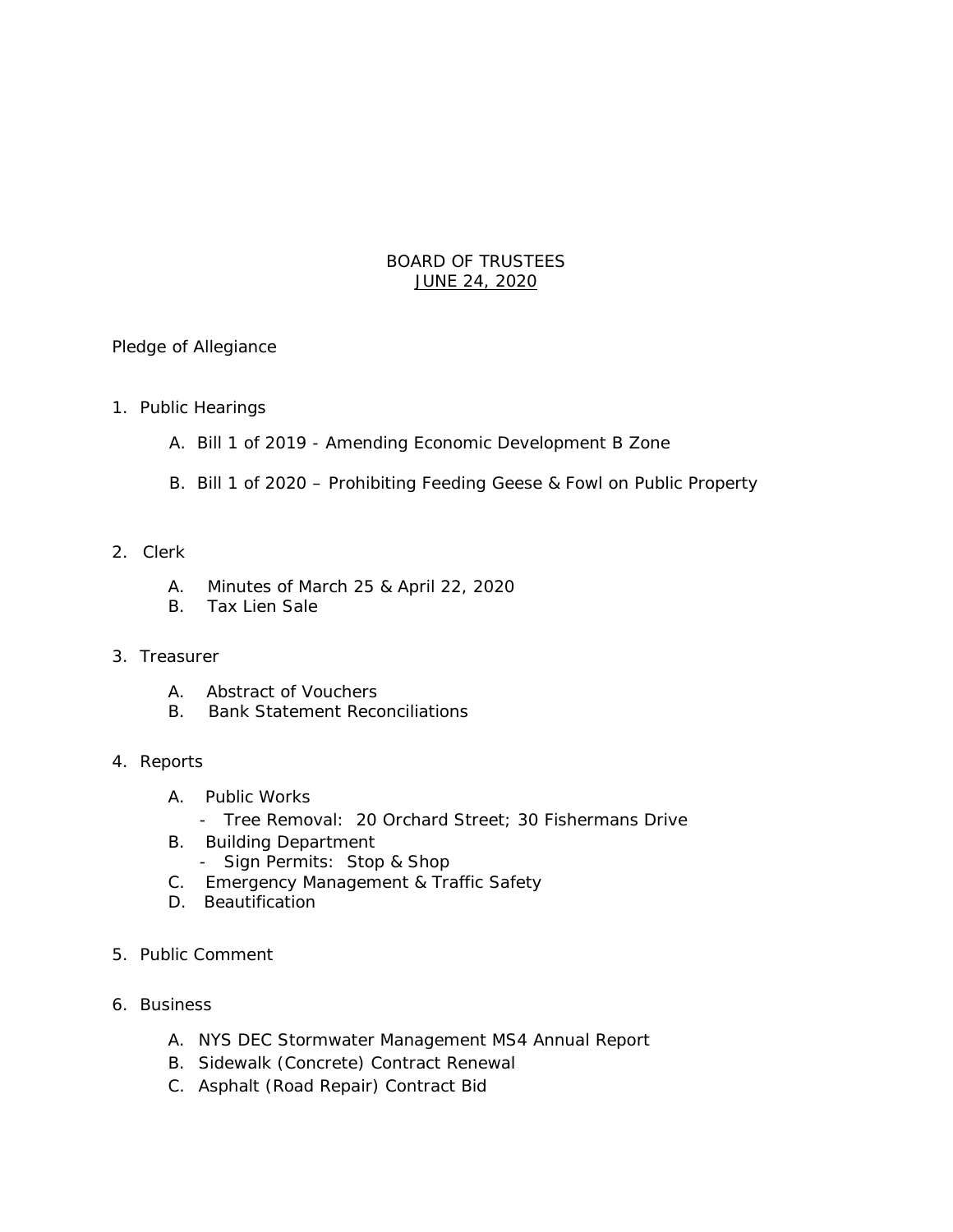# **PUBLIC NOTICE**

**PLEASE TAKE NOTICE:** The Port Washington North Village Board will hold a regular Board meeting June 24 at 7:30 PM. Pursuant to the Governor's Executive Order 103 the meeting will be held via video conference and telephone conferencing only and not at Port Washington North Village Hall. The public will have access to the meeting and will be able to participate during the scheduled public hearings. At the meeting anybody who wishes to comment may do so. The public will be able to have access and participate at the meeting by joining the Zoom Meeting with ID: 892 1376 7377 and the password 11050. Those that wish to join the meeting by teleconference may do so by using the following phone number 1-646- 558-8656. Any questions by the public can be asked through PWnorthcommunications@gmail.com or call Port Washington North Village Hall at 516-883-5900.

Dated: June 12, 2020

Port Washington, New York

Palma Torrisi, Village Clerk Village of Port Washington North